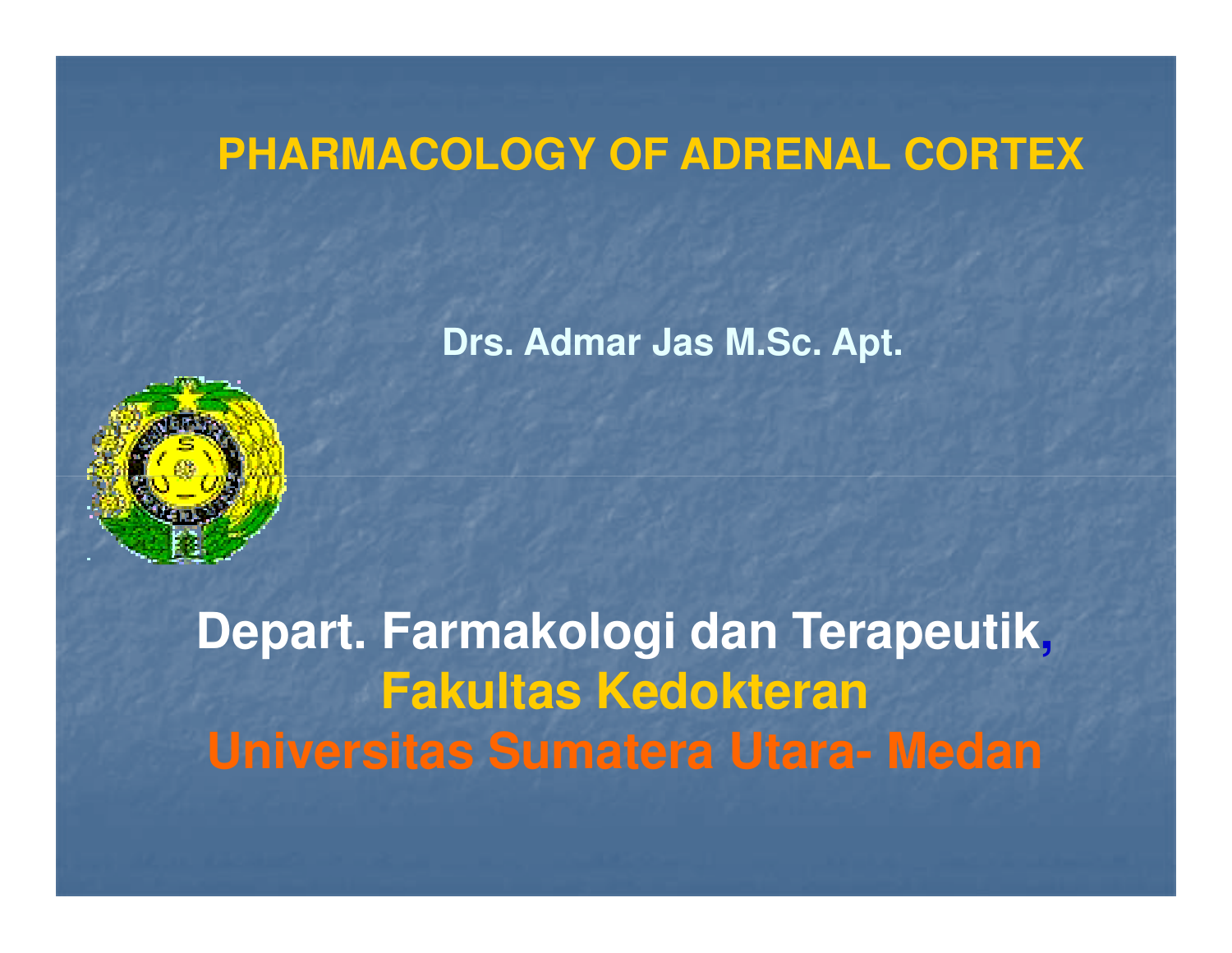## ADRENAL CORTEX

## I. PENDAHULUAN

Adrenal gland adl organ kecil yg terletak disamping ginjal.Cortical substance of the adrenal gland:

1. Medula (sumsum) → neurohormon, yi adrenalin, sbg neurotransmitter.<br>2. Cortex (kulit=lan luar) dari kel adrenal, dsh Adrenal cortex, menghasilk

- 2. Cortex (kulit=lap luar) dari kel adrenal, dsb Adrenal cortex, menghasilkan 3 jenis hormon, a.l :
	- a. Glucocorticoid: cortisol (hydrocortisone), berpengaruh terhadap:-metabolisme carbohydrat
		- -protein
		- -lemak dan inflamation
	- b. Mineralocorticoid: aldosteron (precursor corticosteron & desoxicorton), berpengaruh terhadap, garam (Na  $+$ ; K $+$ ) dan air
	- c. Sex hormon, menghasilkan: -testosteron, aldosteron, DHEA (Dehidro-epi-androsteron)-estrogen dan progesteron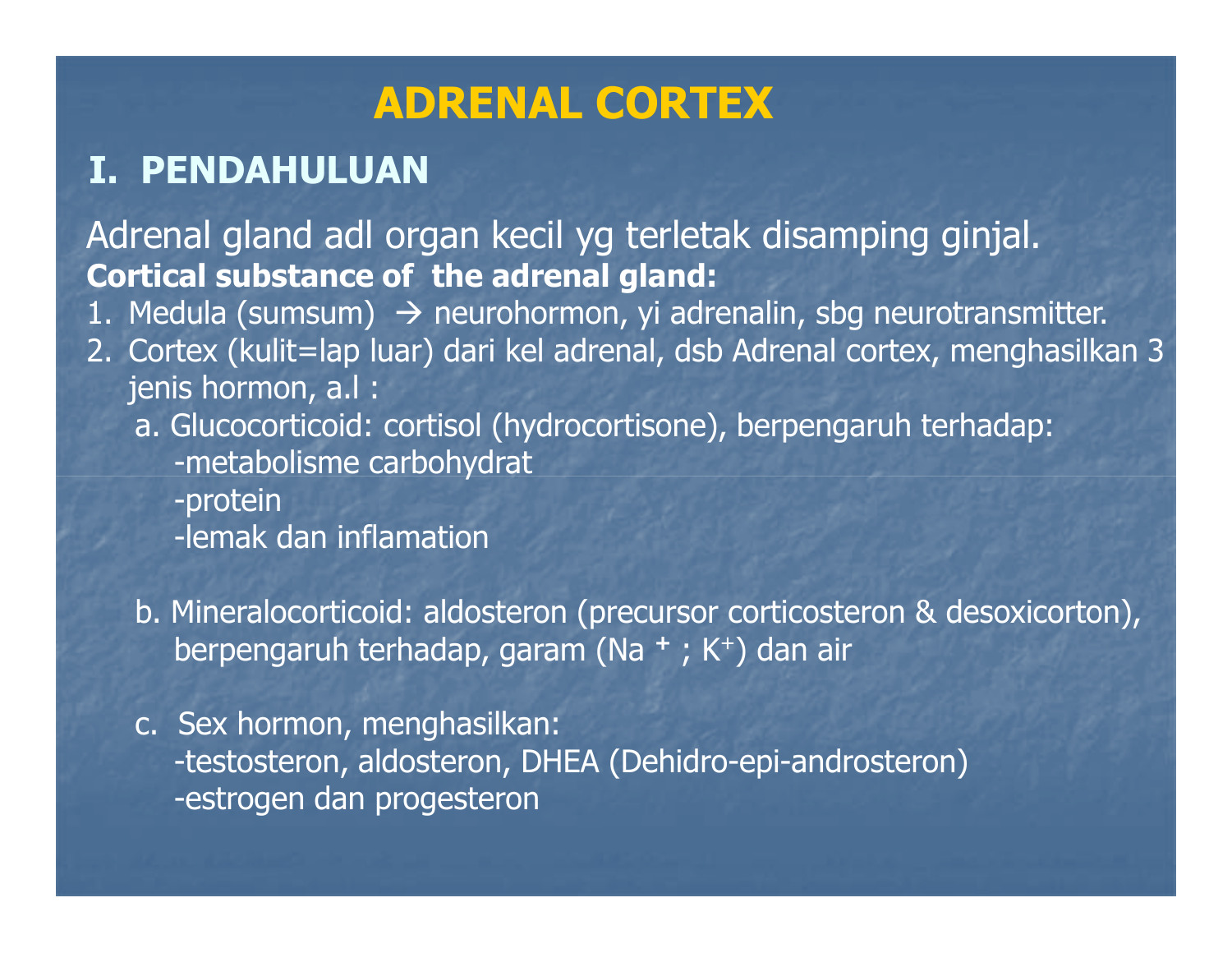### Sintesa hormon ini berlgsung di dlm *Adrenal cortex* (Cortisol, glucocorticoid) melalui:

- kolesterol,<br>- sintesa sex
- sintesa sex hormon dalam testes dan ovaria.

## Cortisol, glucocorticoid zat alami utama,<br>-

Zat ini mempengaruhi metabolisme:

- -glucosa,
- -protein dan lemak
- -mempunyai aktivitas mineralokortikoid ( mis. Hydrocortison, prednisone ).

Effect of the adrenocortical hormones & physiology of the pituitary adrenal system are described. The distinct clinical syndromes produced by:hypofunction or hyperfunction of the adr. cortex.

### Adrenal hypofunction:

Desease Chronic adrenal cortical insufficiency, chronic hypoadrenocorticism

The adrenal cortex synthesizes three classes of hormones:

- 1. Mineralocorticoids (e.g aldosteron)
- 2. Glucocorticoids (e.g cortisol)
- 3. Androgens (e.g sex hormones)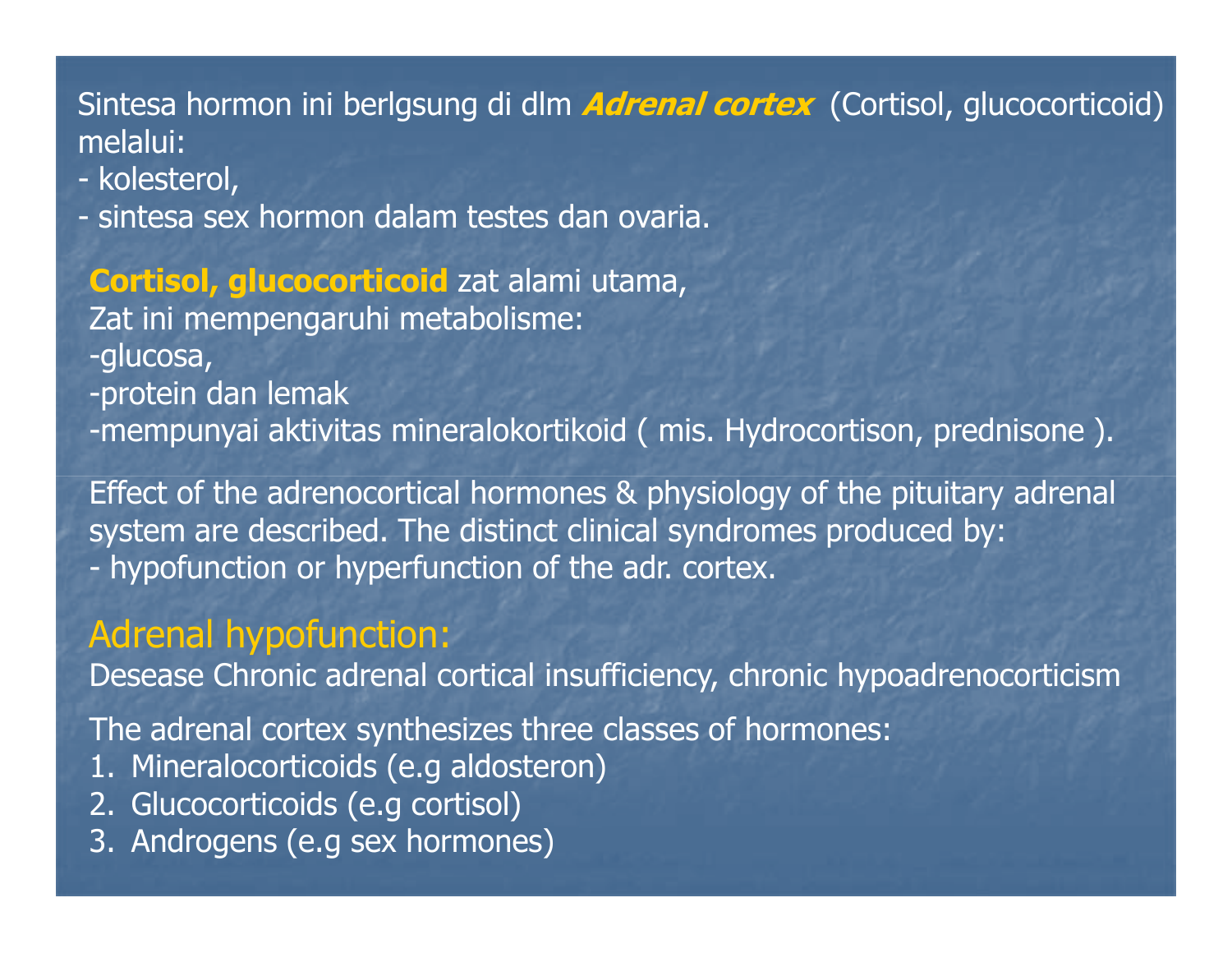### ADRENOCORTICOSTEROID

- ♦ Glucocorticoid:
	- -cortisol (hydrocortisone) intermediate in metabolism process
- ♦ Mineralocorticoid -aldosterone, Na & water retention & Influenced by angiotensin
- ♦ Testosterone & estrogen secretion (sex hormones, steroids)

Histologically, the adrenal cortex is devided into three regions: 1. Zones glomerulosa --- synthesizes aldosteron & regulated by circulating levelsof angiotensin II & K2. Zone fasciculata/reticularis  $\rightarrow$  {11 β hydroxylase, 17 a hydroxylase} -- $\rightarrow$ cortisol, androgen.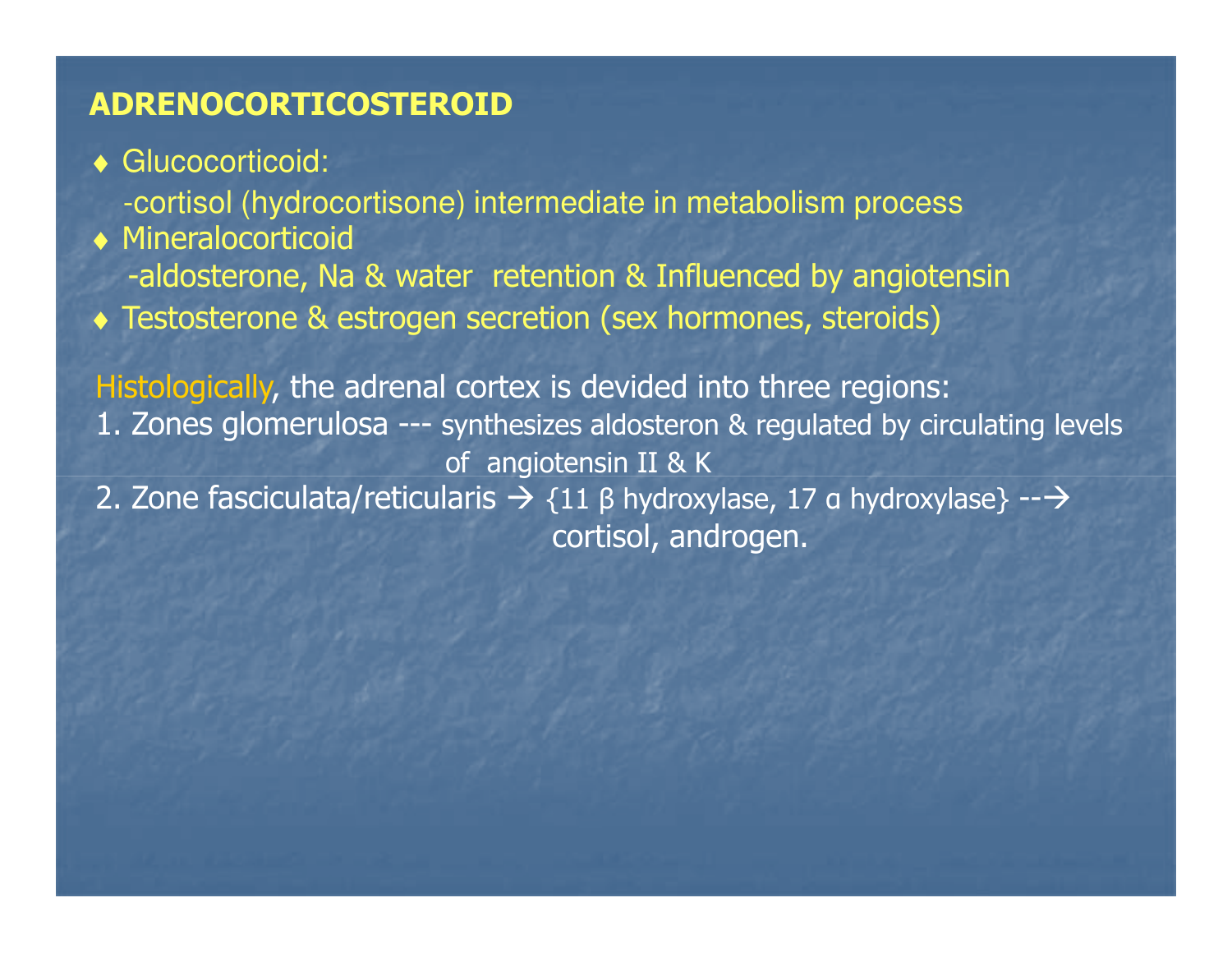### Etiologi and incidence:

 About 70% of cases are due to adrenal cortical atrophy of unknown cause. The remainder are a result of partial destruction of the gland by granuloma (e.g. tuberculosis), rarely by neoplasm, amyloidosis, or inflammatory necrosis.The incidence is about 4: 100,000 addison's disease occurs in all age groups and about equally in both sexes. It to become clinically apperent under conditions of metabolic stress or trauma.

## Pathophysiologi:

 The biologically importand products of the human adrenal cortex: 1. Cortisol deficiency produce disturbances in intermediate:-carbohydrate, fat and protein metabolisme, -severe insulin sensitivity. In the absence of cortisol: -insufficient carbohydrate is formed from protein, -little fat, too much carbohydrate are broken down; -Hypoglycemia and diminished liver glycogen result.-Weakness, due in part to deficient -Neuromuscular function, ensues. -Resistance to infection, trauma, other stress is diminished because of reduced adrenal output.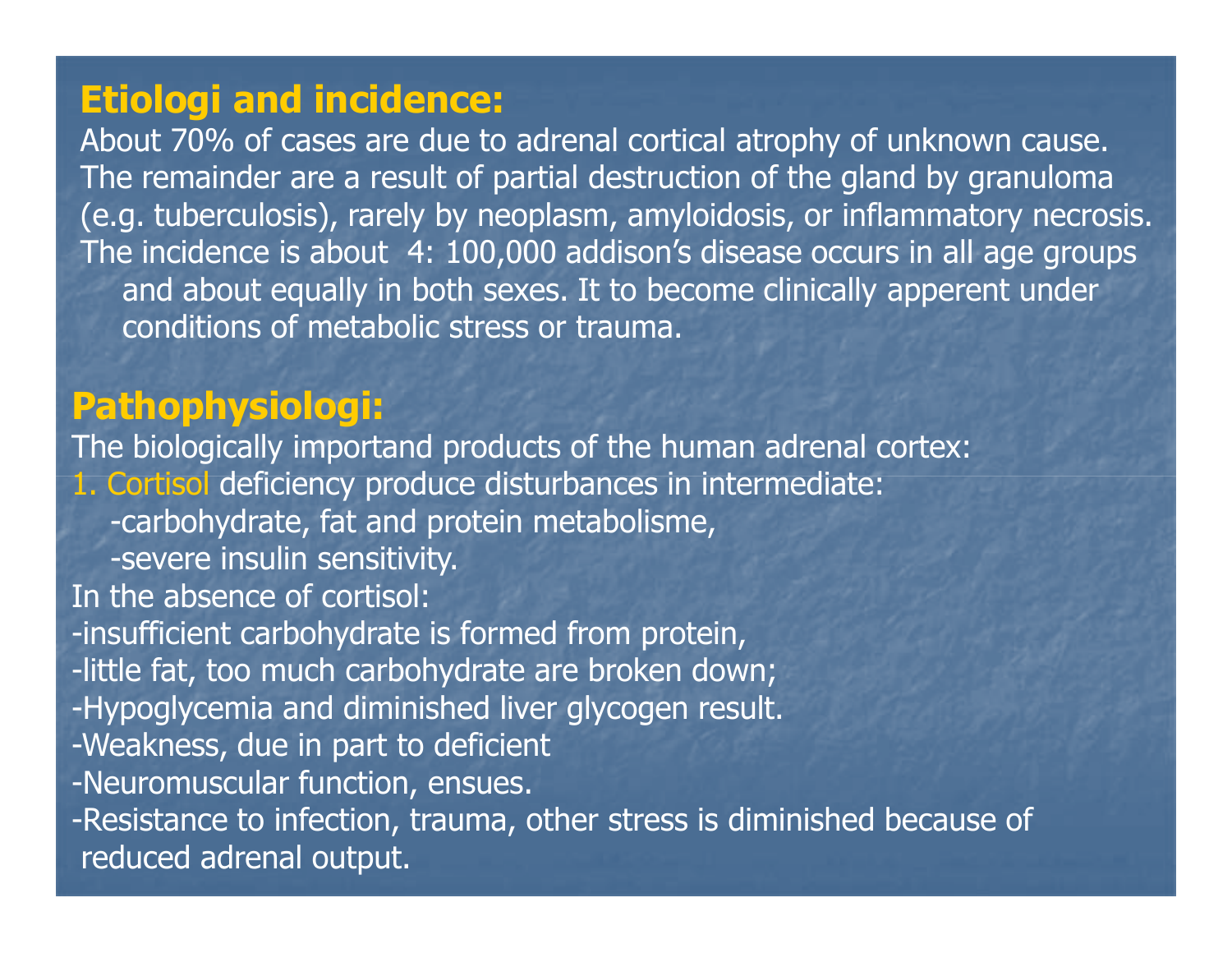## 2. Aldosteron

 Deficiency result in transfer of sodium from extracellular to intracellular compartment and its replacement by potasium.

There is increased excretion of sod & decresed excretion of potasium in the urine sweat, saliva and GI tract.

 Low blood concentrations of sodium and chloride and high serum potasium result. The changes in electrolyte balance produce increased increased Water ecreation with severe dehydration, increased plasma concentration, decreased circulatory volume. Hypotensi, and circulatary collapse.

### **Mineralocorticoids**

Aldosterone is the naturally occuring mineralocorticoid. It is secreted by the zona glomerulosa of adrenal cortex. Secretion of aldosteron is increased by angiotensin II & K<sup>+</sup>, especially when serum Na<sup>+</sup> is low. The physiologic action of aldosteron is increase Na+ reabsorption in distal convoluted tubule & cortical colecting tubule via the amiloride-sensitive Na+ channel. As Na+ is reabsorbed, K+ or H<sup>+</sup> is secreted into the urine and water is retained.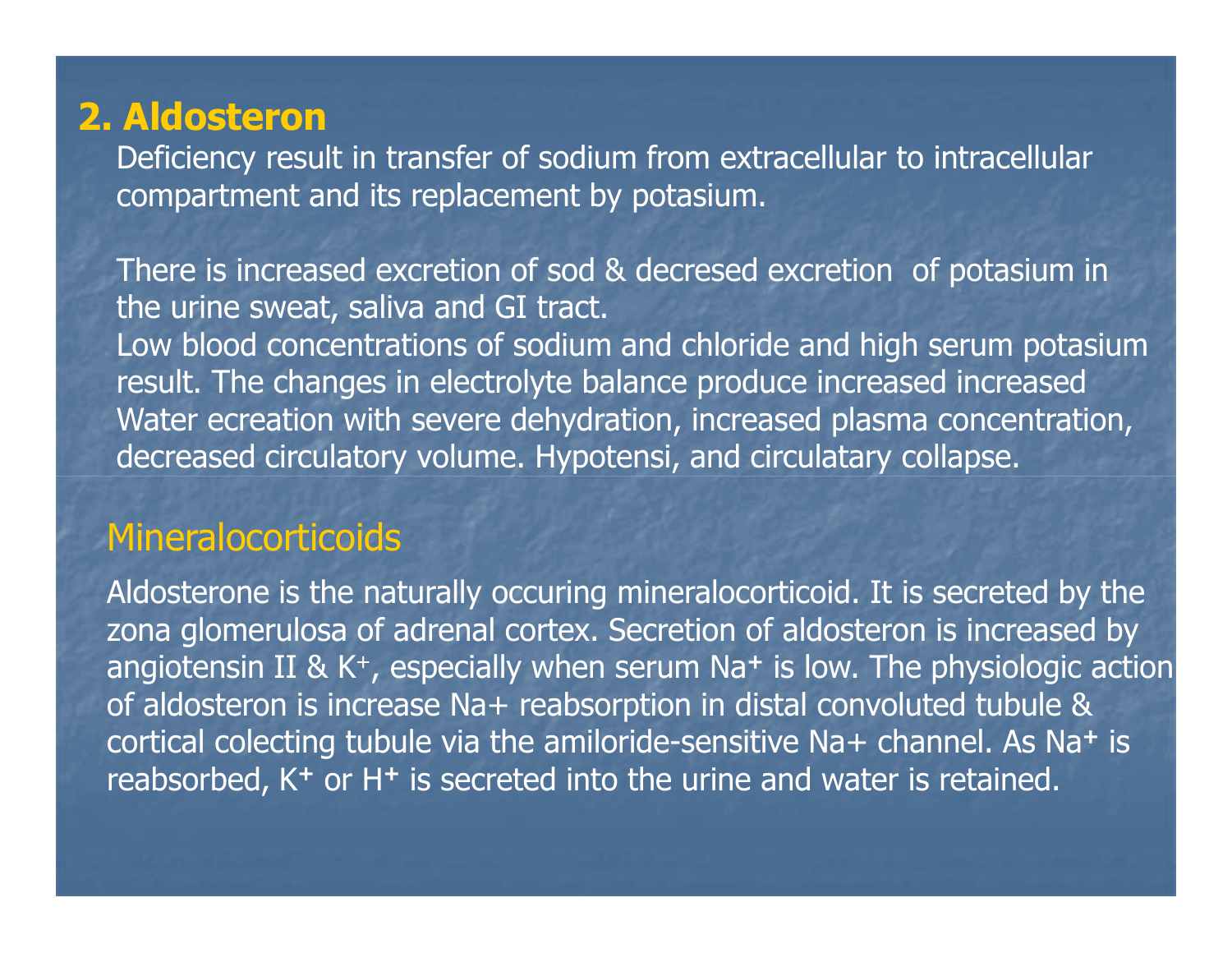Cardiac output is reduce & circulatory failure can occur even when the blood volume is not undaly low. Pitutary ACTH (Adrenocorticotropic hormone, corticotropine) & melanocyte-stimulating hormone (MSH) secretion is increased in response to the decrease in cortisol production. The excess of MSH cause hyperpegmentation of the skin and mucous membranes.

Adrenal steroids and their synthetic analogues:Hormon normally produced by the adrenal cortex include:

- hydrocortisone (cortisol),<br>- Androgens and oestrogen
- Androgens and oestrogens,<br>the synthesis and realese of **w**

the synthesis and realese of which is controlled the hypothalamic-pituitary system, aldosterone, whose biosynthesis is largely dependent on the reninangiotensin system.

When the adrenal cortex fails:

 Adrenocortical steroids are available for replecement therapy, but their chief use in medicine is for their anti-inflamatory & immunosupressive effect. These are obtained only when the drugs are given in doses far abave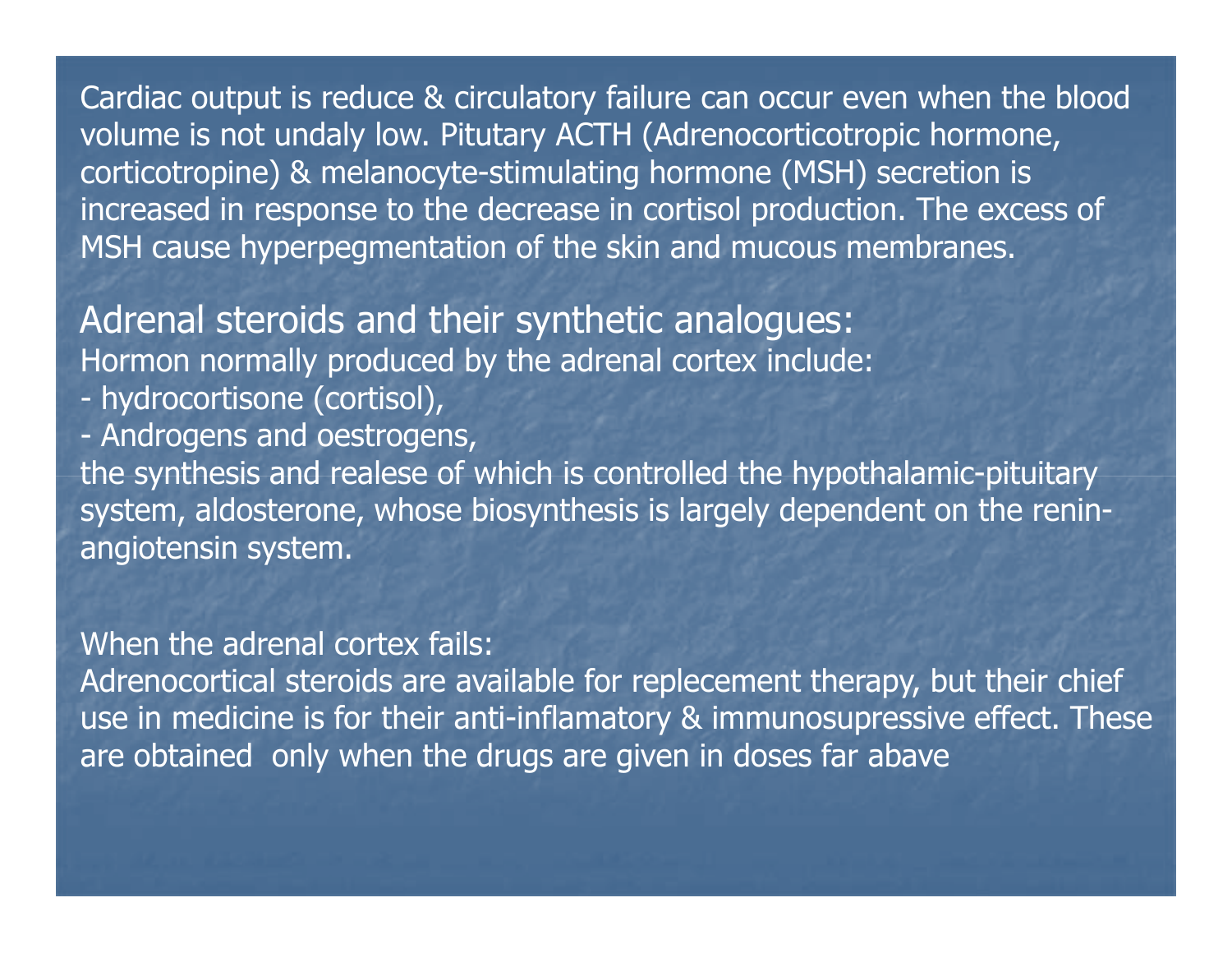# తా **Stress control** Hipothalamus ; CRH **Pituitary**  : ACTH Adrenal gland ; Cortisol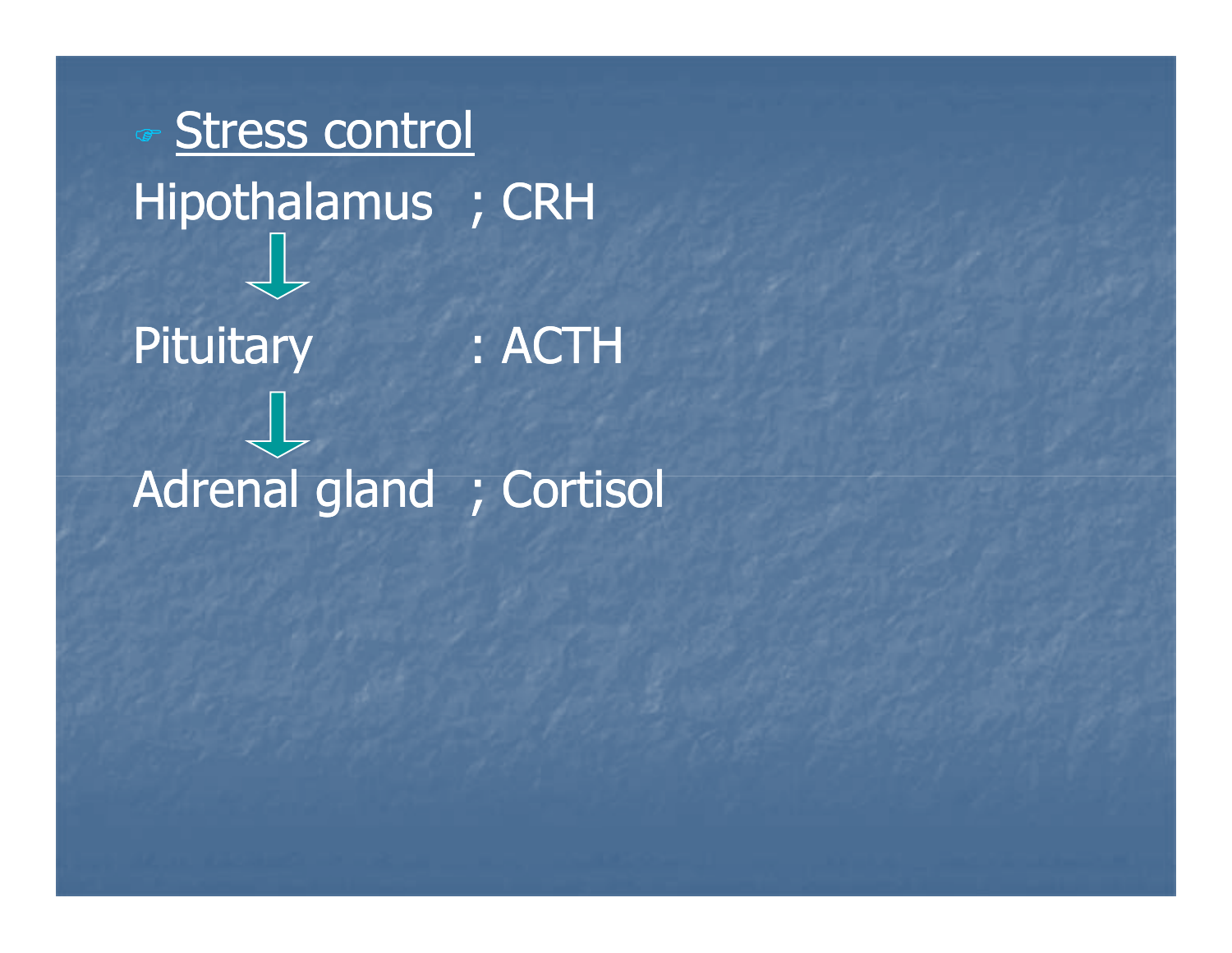# II. ADRENAL STEROID

Sec normal memproduksi:-cortisol (hydrocortison) -androgen dan oestrogen

The synthesis and release of which is controlled by hypothamicpituitary system, and aldosterone, whose biosynthesis is largely dependent on the renin-angiotensin system. When the adrenal cortex fails, adrenocortical steroid are available for replacement therapy.

### Action of hydrocortisone:

 Plainly, there is distinction between replecement therapy(physiological effects) & higher doses of pharmacotherapy.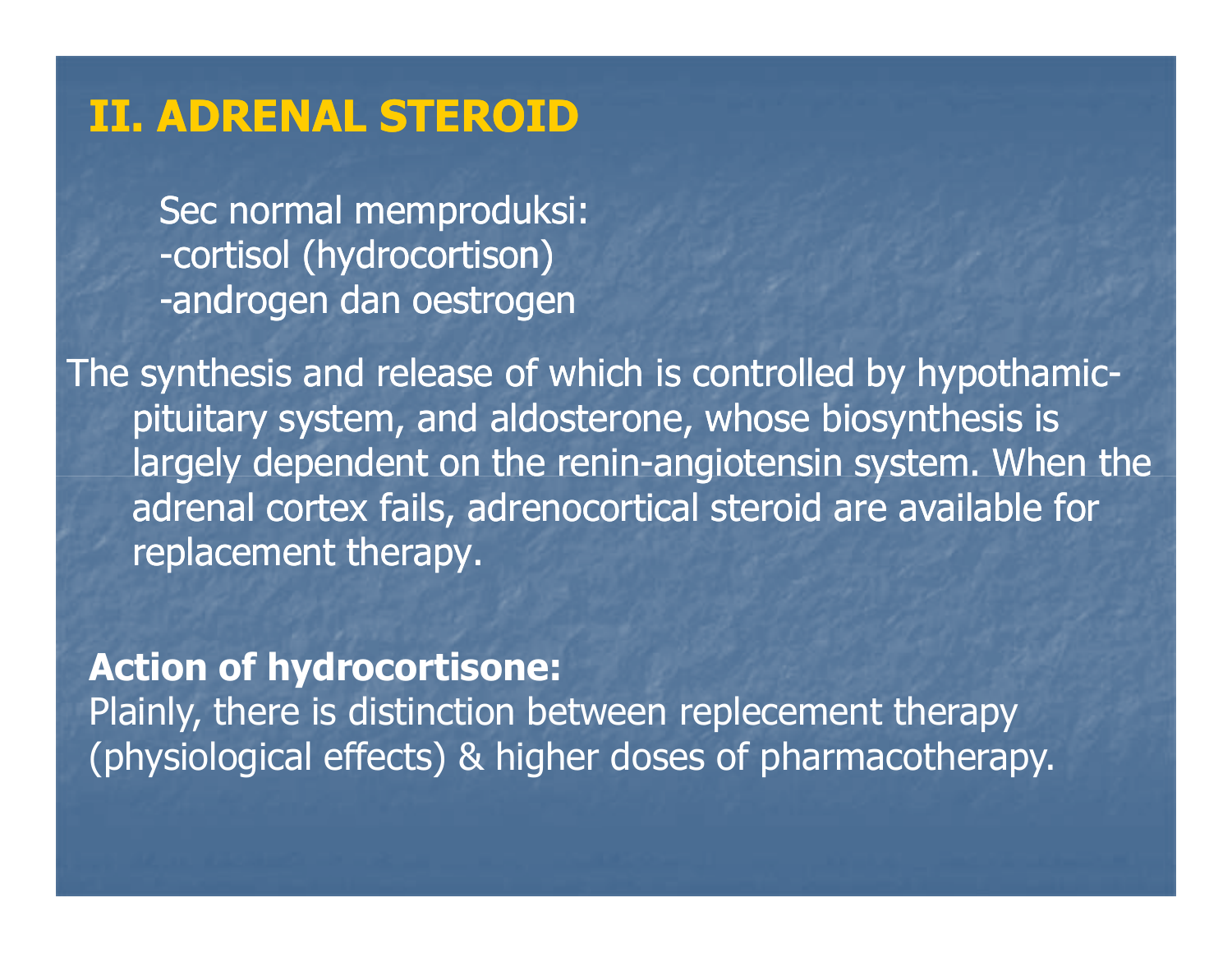On in organic metabolism (mineralocorticoid effects):-increased retention of Na<sup>+</sup> by the renal tubule, and increase  $K^+$  excretion in the urine

On organic metabolism (glucocorticoid effects):

 -carbohydrate metabolism: gluconeogenesis is increased & peripheral glucose utilasation (transport across cell membranes) may be decreased (insuline antagonism) so that hyperglycaemia & sometime glucosuria result (diabetes).

- -protein metabolism: anabolism (conversion of amino acids to protein) is decreased, but catabolim continues unabated or even faster, so that there is a negative nitrogen balance with muscle wasting.
- -osteoporosis (reduction of bone protein matrix) occurs, growth slows in children, the skinatrophies and this with increased capillary fragility, cause bruising and striae.

-healing of peptic ulcer.

-fat deposition: this increased on shoulders, face and abdomen.

- -inflamatory response is depressed, rigardless of its cause or excessive inflamation.
- -antibody production is reduced by heavy doses.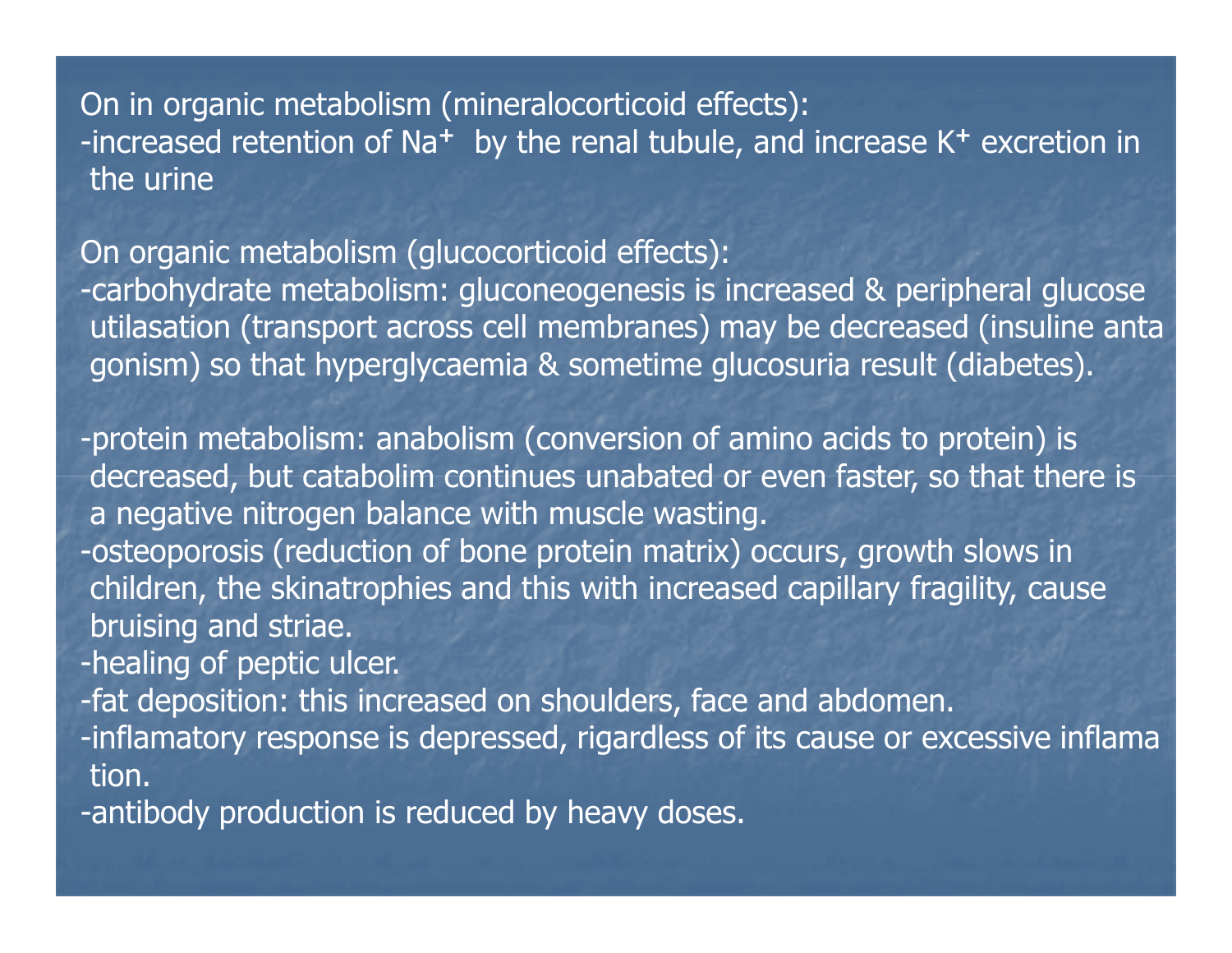- -Lymphoid tissue is reduced (Including leukaemic lymphocytes).
- -Renal excretion of urate is increased.
- -Blood eosinophyls are reduced in number.
- -Euphoria or phsychotic state may occur, perhaps due to CNS electrolyte changes-Anti-vit D action
- -Reduction of hypercalaemia
- -Urinary Ca excretion is increation & renal stone may form.
- -Growth reducting (In children).

 -Supression of hypothalamic/pituitary/ adrenalcortical feedback system (with delayedrecovery).

Normal daily secretion of hydrocortisone is  $10 - 30$  mg. the exogenous daily dose that Completely supresses the cortex is hydrocortisone 40-80mg, or prednisolone 10-20mg.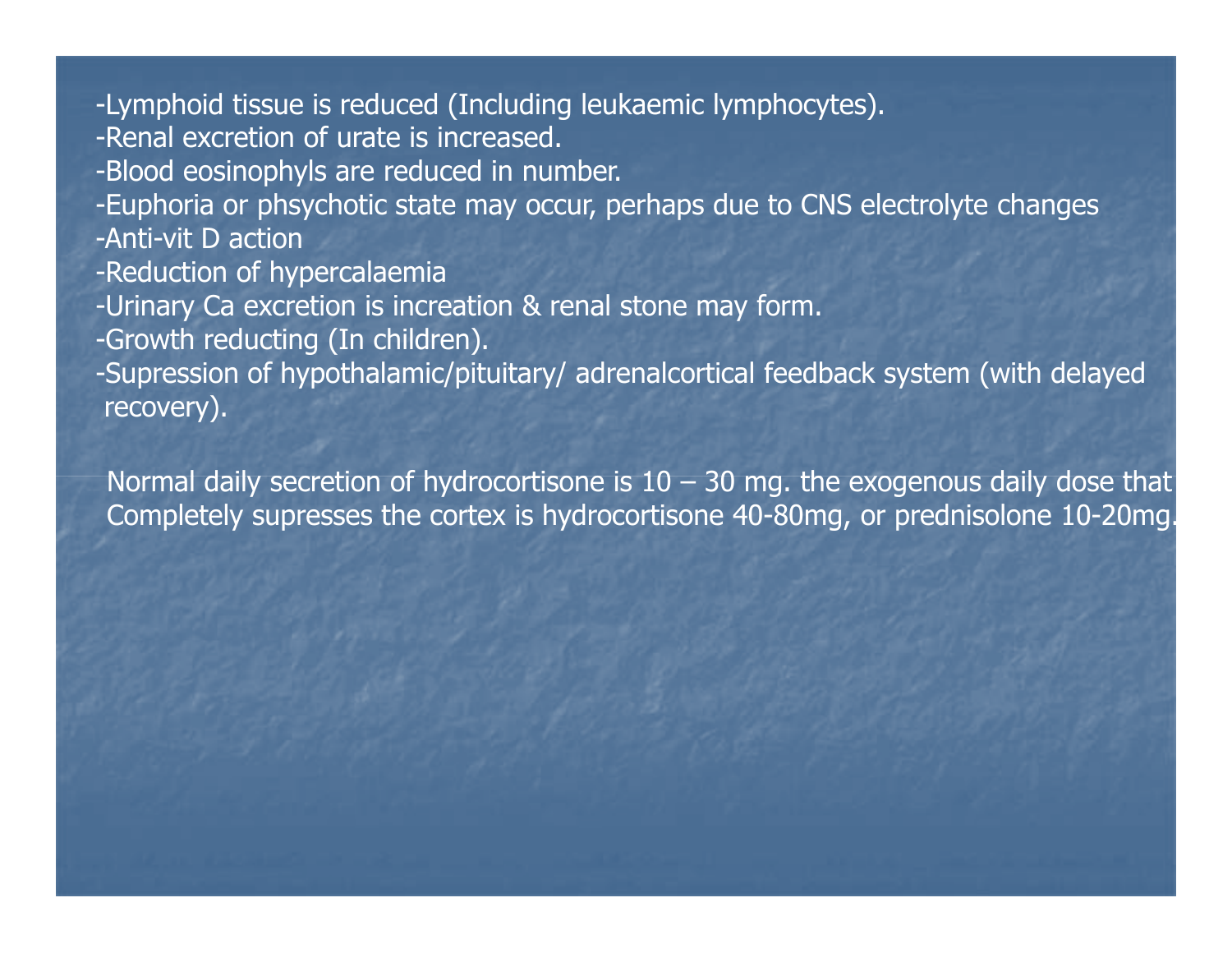**GLUCOCORTICOID :** Cortisol (hydrocotisone)PHARMACOKINETICS

Pharmacokinetic :

Synthesized from cholesterol<sup><sup>2</sup> Cortisol is secreted 10-20 mg daily ("Circadian rhythm")<br>2 75 % : Corticosteroid-binding alobulin (x2-alobulin)</sup>  $%$  75 % : Corticosteroid-binding globulin (α2-globulin)<br>25 % : free form & 5 %; loosely bound to albumin 25 % : free form & 5 %: loosely bound to albumin(effect on target cells )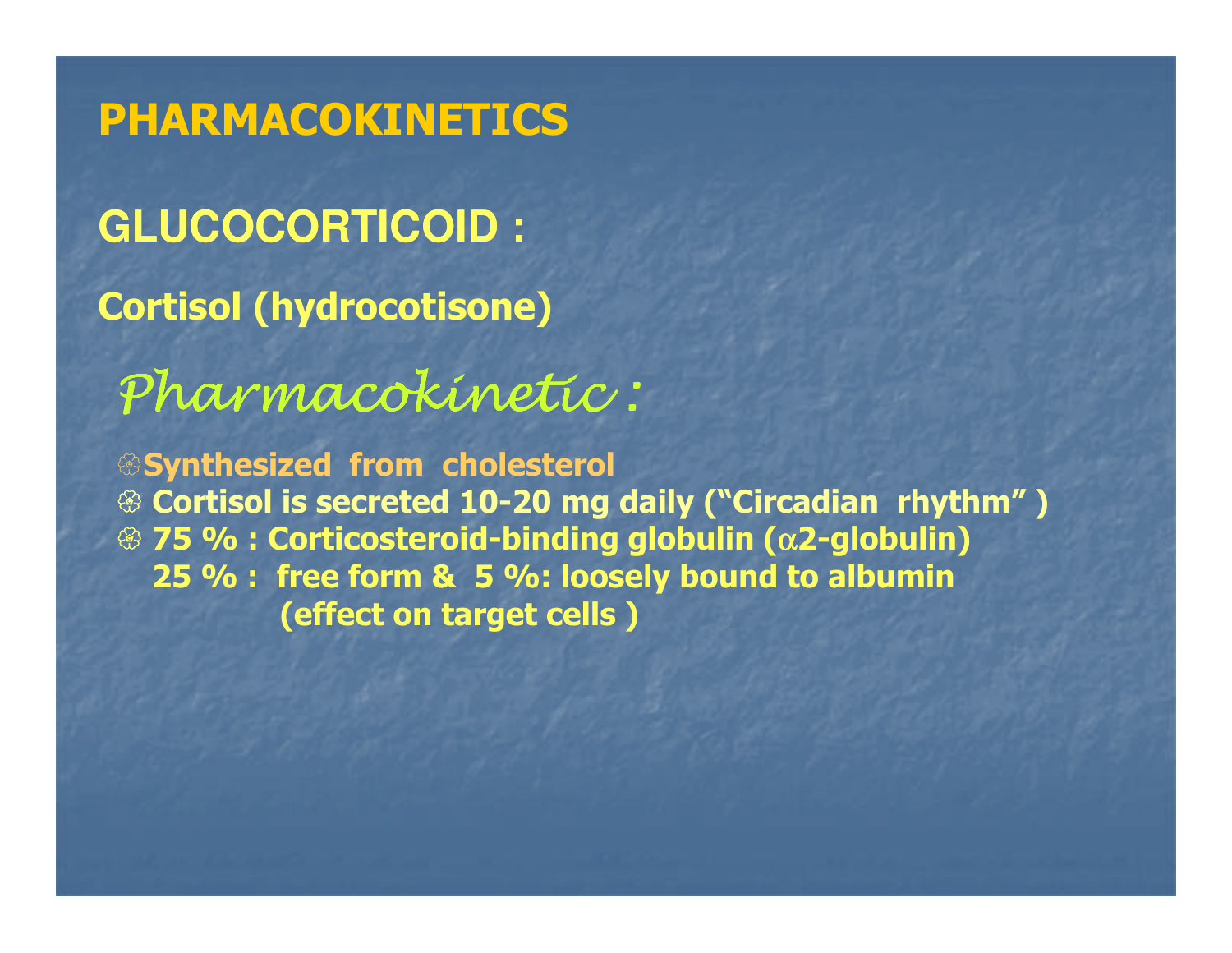Pharmacokineticeroi **GLUCOCORTICOID(Cortisol : hydrocotisone) <sup><sup>8</sup> Synthetic corticosteroid (dexamethasone) :**<br>
stating to albumin</sup> **>>> bound to albumin Only 1 % of cortisol is secreted unchanged in the urine t ½ : 60 – 90 minutes, could be longer : >>> cortisol administration, stress, hypothyroidsm & liver disease**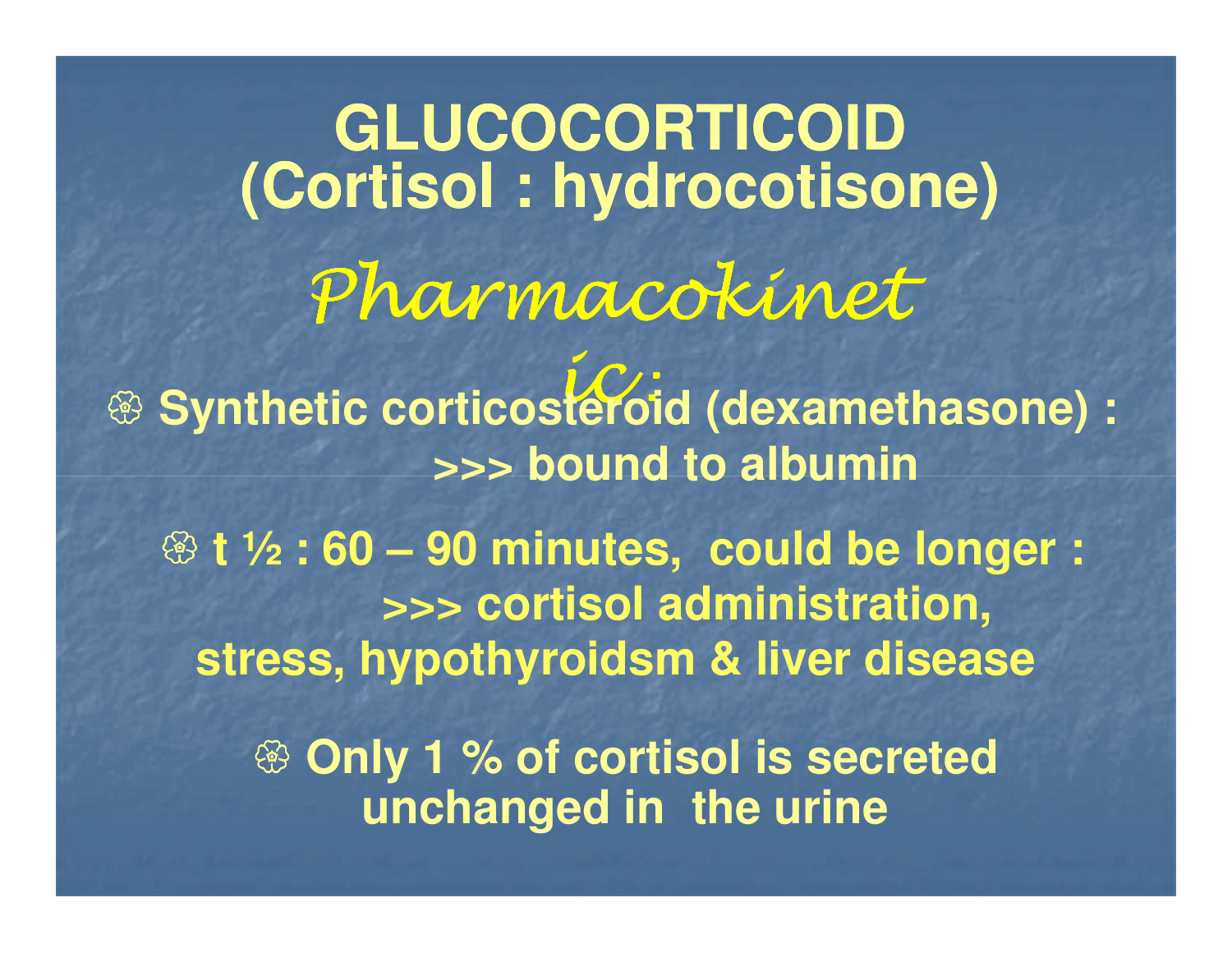# III. PHARMACO-THERAPI

# **ADRENOCORTICOSTEROID**

DIAGNOSTIC:Adrenal gland disfunction

THERAPY: ♦ Inflammation process ♦ Disturbancies of immunologic process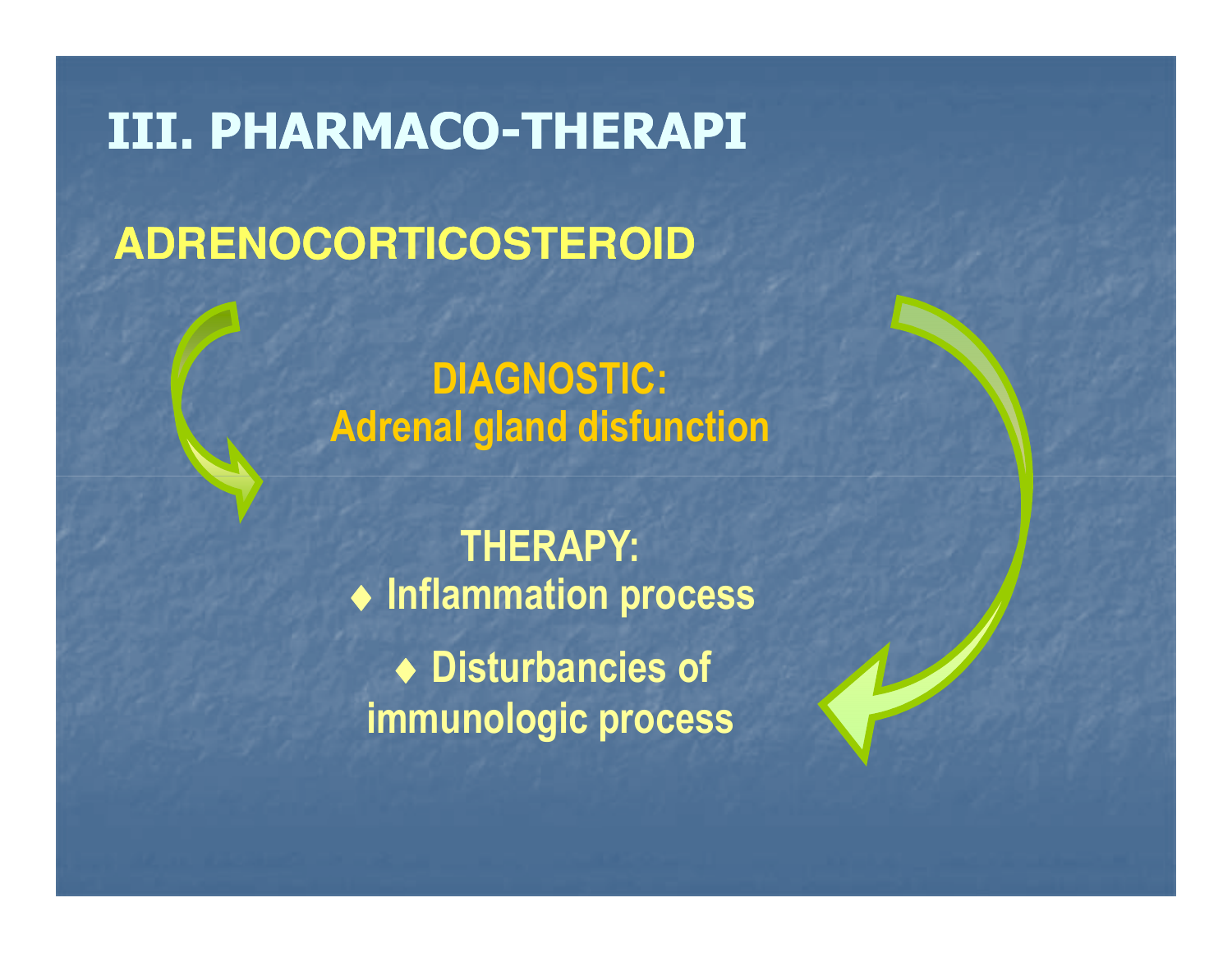#### Insufisiensi Adrenokortikal disebabkan oleh:

- a. Destruksi Adrenal cortex
- b. Cacat enzimatik pada sintesa hydrocortisone, aldosteron atau keduanya.
- c. Gangguan sekresi ACTH oleh pituitary
- d. Defisiensi aldosteron tersendiri.

Terapi bertujuan pengganti steroid yg adekuat & layak utk mencapai keadaan normal

Insufisiensi adrenal cortex kronik: -Hydrocortisone, dosis dewasa: 30-40 mg/hari -Hydrocortisone, dosis anak2: 20 mg/hari permeter persegi permukaan badan.Insufisiensi adrenal cortex akut: Merupakan keadaan darurat yg harus diterapi. Tujuan terapi, a.l:1. Mengkoreksi dan mencegah hypoglycemia 2. Mengganti nkehilangan Natrium dan air 3. Mengkoreksi hypotensi dan mengusahakan tek darah normal 4. Mengobati penyakit lain spt. Infeksi dg antibiotika yg tepat. Oleh karena itu penting diagnosa dan terapi sec tepat.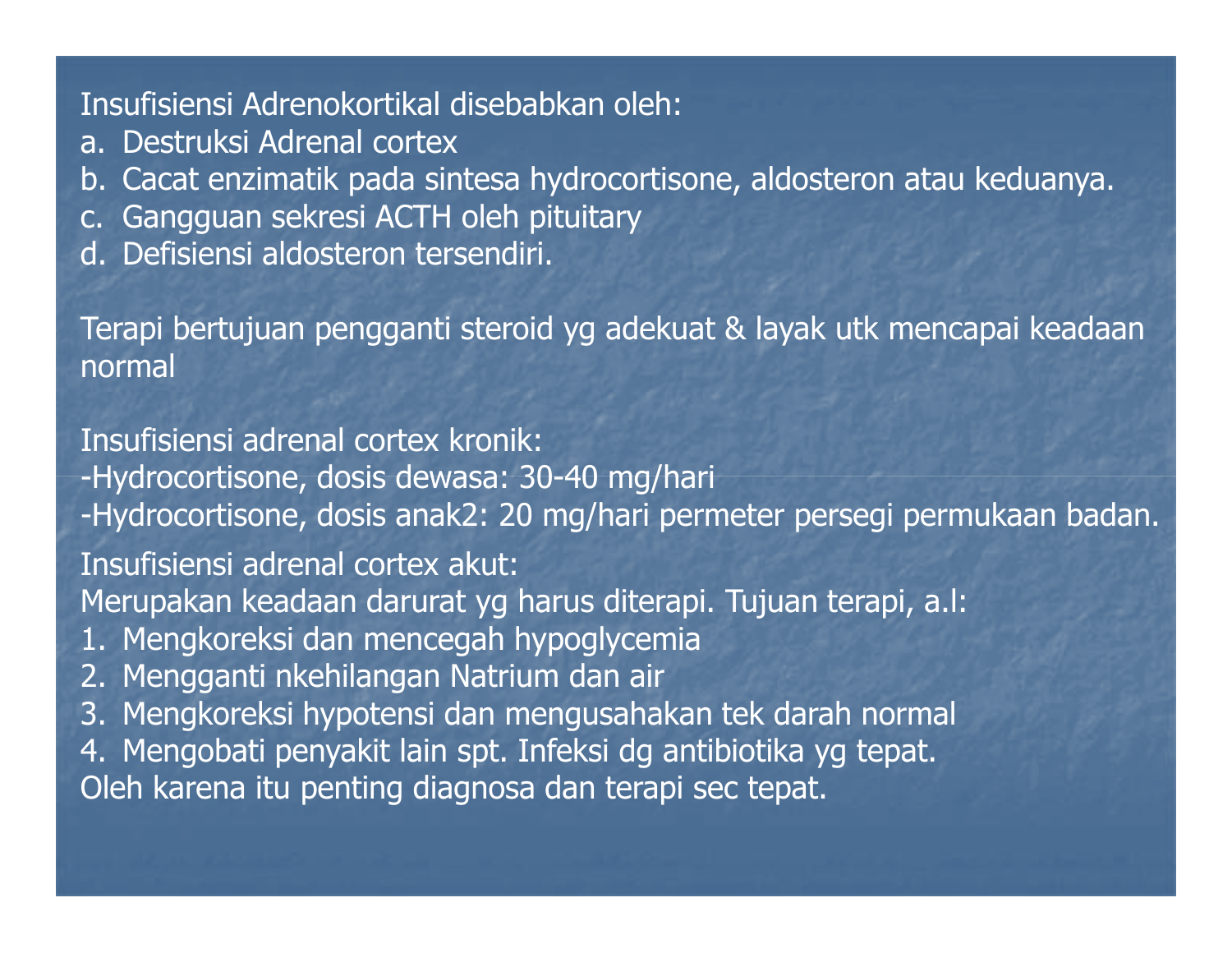## Relatif potences of adrenal steroids

| Compound (tablet<br>strength, mg | Approximate relative potency                |                                             |                         |  |  |
|----------------------------------|---------------------------------------------|---------------------------------------------|-------------------------|--|--|
|                                  | Anti-inflamatory<br>Effect (glucocorticoid) | Sod-retaining effect<br>(Mineralocorticoid) | Equivalent dosage<br>mg |  |  |
| Cortisone                        | 0,8                                         | 1,0                                         | 25                      |  |  |
| Hydrocortisone                   | 1,0                                         | 1,0                                         | 20                      |  |  |
| Prednisolone                     | $\overline{4}$                              | 0,8                                         | 5                       |  |  |
| Meth. prednisolone               | 5                                           | minimal                                     | $\overline{4}$          |  |  |
| <b>Triamcinolone</b>             | 5                                           | none                                        | $\overline{4}$          |  |  |
| Dexamethasone                    | 30                                          | minimal                                     | 0,75                    |  |  |
| <b>Betamethasone</b>             | 30                                          | negligible                                  | 0,75                    |  |  |
| Fludrocortisone                  | 15                                          | 150                                         | irrelevant              |  |  |
| Aldosterone                      | none                                        | 5003                                        | irrelevant              |  |  |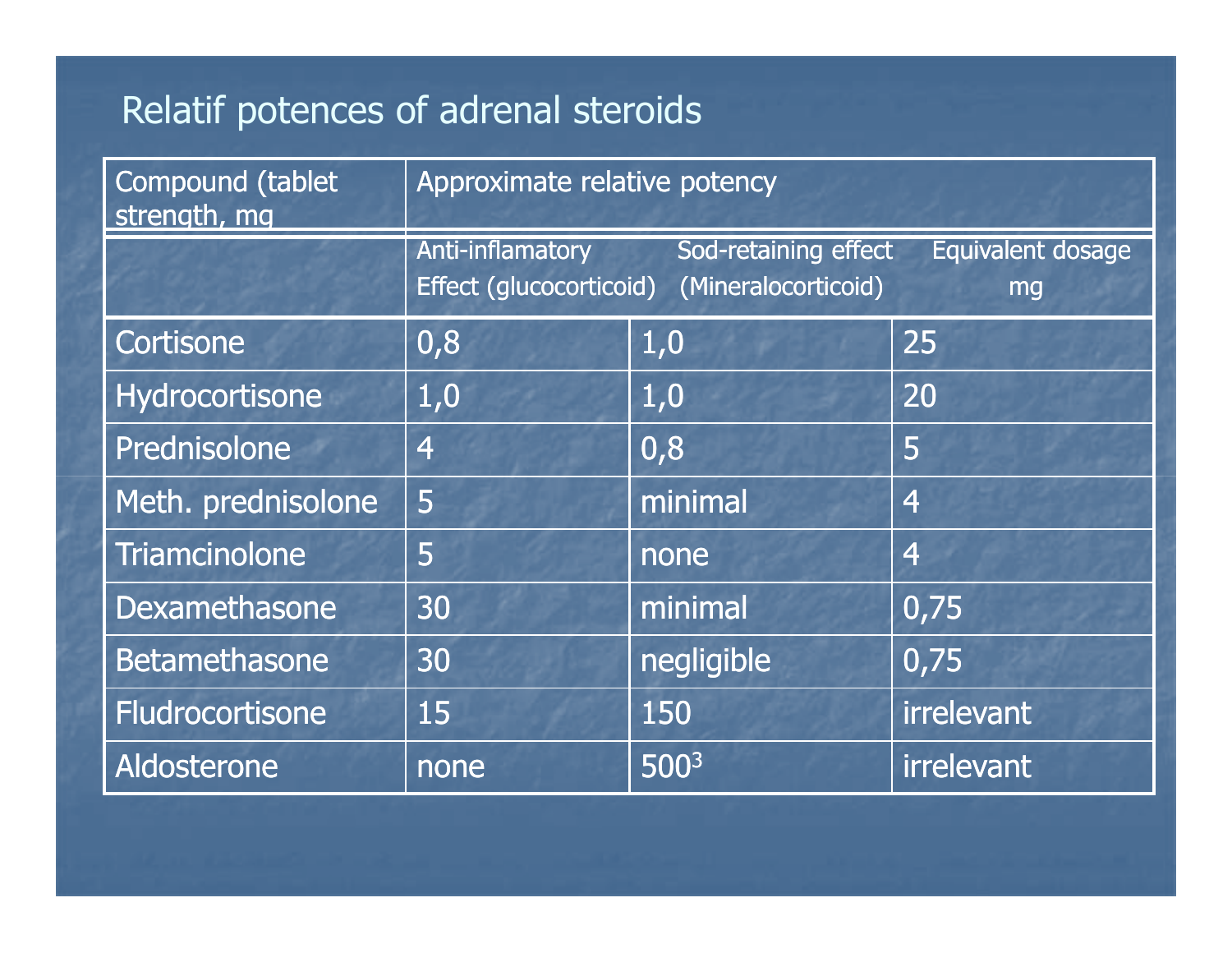## COMMONLY USED ADRENOCORTICAL AGENTS

| Agen                   | <b>Equivalent</b><br>Dose (mg) | Glucocorticoid<br><b>Potency</b> | Mineralocorticoid<br><b>Potency</b> | Anti-<br><b>imflammatory</b><br><b>Potency</b> |
|------------------------|--------------------------------|----------------------------------|-------------------------------------|------------------------------------------------|
| Cortisol               | 20                             | 100                              |                                     | 1                                              |
| <b>Cortisone</b>       |                                |                                  |                                     |                                                |
| (Hydrocortisone)       |                                |                                  |                                     |                                                |
| Prednisone             | 5                              | 100                              | 0,4                                 | $\overline{4}$                                 |
| Met. prednisolone      | $\overline{4}$                 | 100                              | 0,1                                 | $\overline{4}$                                 |
| Triamcinolone          | $\overline{4}$                 | 100                              | 0,1                                 | 5                                              |
| Dexamethasone          | 0,75                           | 100                              | 0,05                                | 30                                             |
| <b>Fludrocortisone</b> | $\overline{2}$                 | 100                              | 250                                 | 10                                             |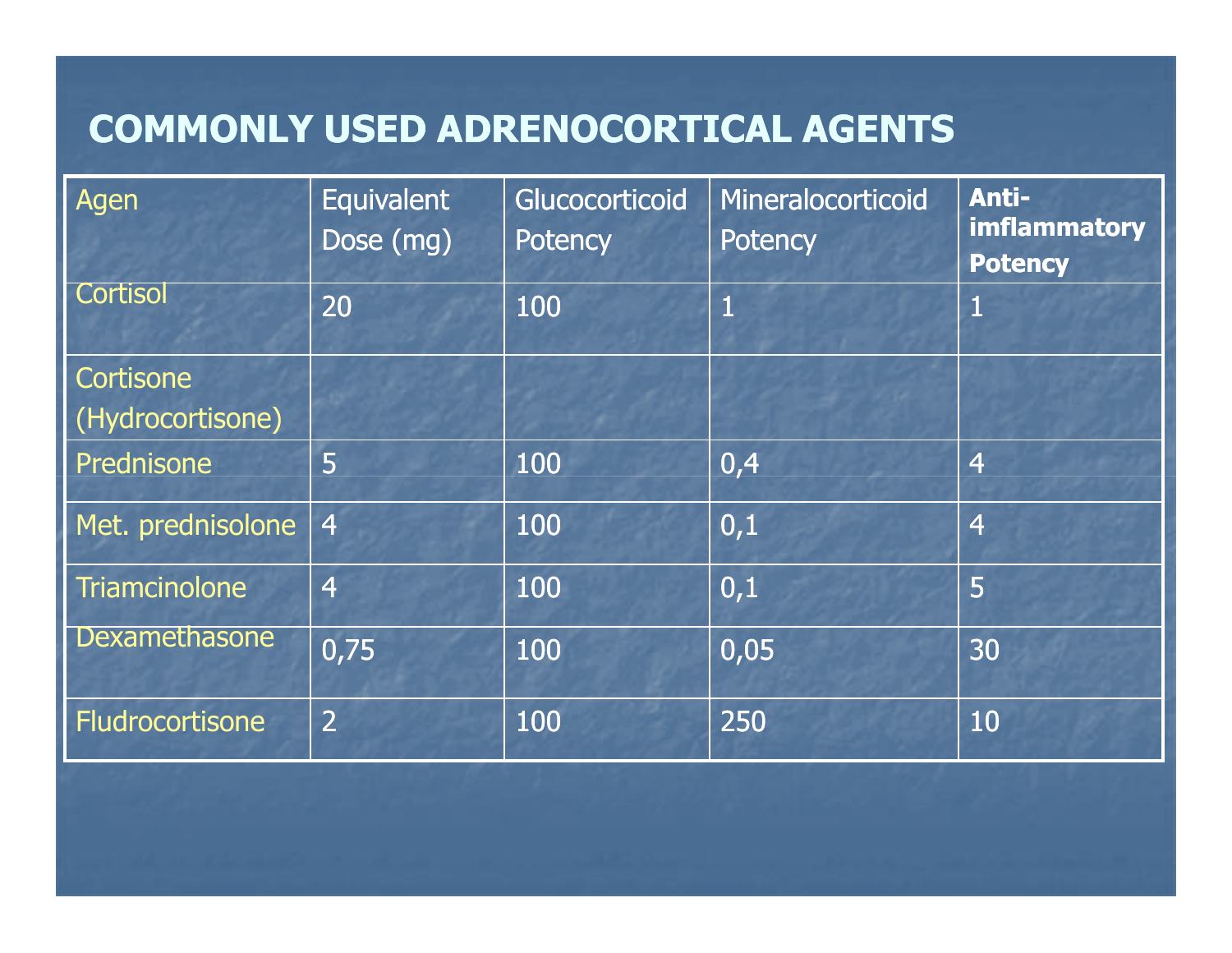## SHORT TO MEDIUM ACTING GLUCOCORTICOIDS

|                                                                  | <b>Activity</b>       |                     |                                         |                               |                                                               |
|------------------------------------------------------------------|-----------------------|---------------------|-----------------------------------------|-------------------------------|---------------------------------------------------------------|
| Agent                                                            | Anti-inflam.          | <b>Topical</b>      | Salt-retain.                            | Eq. oral<br>dose (mg)         | <b>Forms</b><br>available                                     |
| <b>Cortisol</b><br>Cortisone<br>Prednisone                       | 0.8<br>$\overline{4}$ | O<br>$\overline{0}$ | 0.8<br>0.3                              | 20<br>25<br>5                 | oral. inj, tpcl<br>oral, inj, tpcl<br>oral                    |
| Prednisolone<br>Flurocortolone<br>M.prednisolone<br>Meprednisone | 5<br>5<br>5           | 4<br>5              | 0.3<br>$\overline{0}$<br>$\overline{0}$ | 5<br>5<br>$\overline{4}$<br>4 | oral, inj, tpcl<br>oral, tpcl<br>oral, inj, tpcl<br>oral, inj |